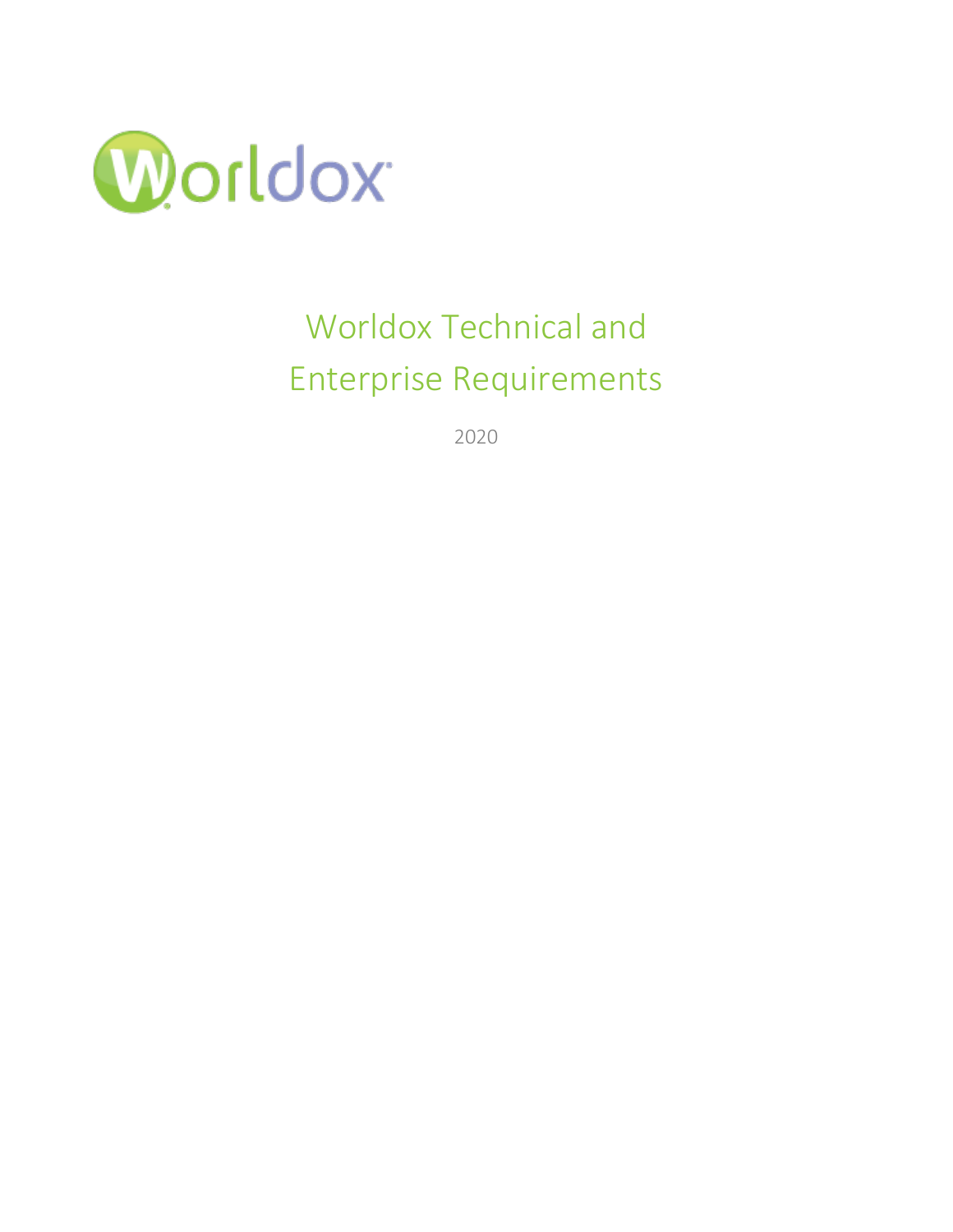# Worldox Overview

World Software Corporation has been developing their innovative Worldox Document Management System (DMS) since the company was founded in 1988.

With more than 6000 clients in a variety of business sectors – and hundreds of thousands of end-user licenses issued– the Worldox product line is mature and feature-rich. Our philosophy has always been to develop affordable, easy- to-use, and easy-to-maintain DMS solutions with world-class technical support. Judging by market acceptance and brand loyalty, this approach is working for our customers.

The most recent version of Worldox—GX4—not only takes the core software and feature set to a new level, but also addresses key mobility issues affecting remote offices and remote workers.

For more information, please see the *Worldox Deployment Options and Security White Paper*.

# Worldox Deployment Options

With this remote-hosting model, *Worldox* is now one product with three different deployment options. Here's a look at how they compare:

#### ▪ *Worldox Professional*

Our desktop version - the familiar client/server approach, with Worldox installed on the users' local computers. All Worldox-managed documents are located on one or more networked servers. This is the traditional Worldox deployment method.

#### ▪ *Worldox Enterprise*

Enterprise is for larger firms, with multiple locations or high demand for remote access. Enterprise takes advantage of Microsoft's Published App technology and extends it to a new level. The Worldox Enterprise Server architecture allows the Worldox published application to have full communication with their local applications, including MS Office, Outlook and third-party integrations such as case management software.

#### ▪ *Worldox Cloud*

The SaaS-hosted cloud: in this model, documents are hosted and managed in our data center. Users have the same rich Worldox experience, regardless of where they are located, for a modest monthly fee.

All deployment models may also deploy a companion product, Worldox Web.

**EXECT** *Worldox Web* is a companion product to all of the above deployment models. Its purpose is to provide remote access to Worldox documents via a web browser, the Worldox Web Integration Agent or iOS app. It can be set up in a Customer's environment or with Worldox hosting the web interface.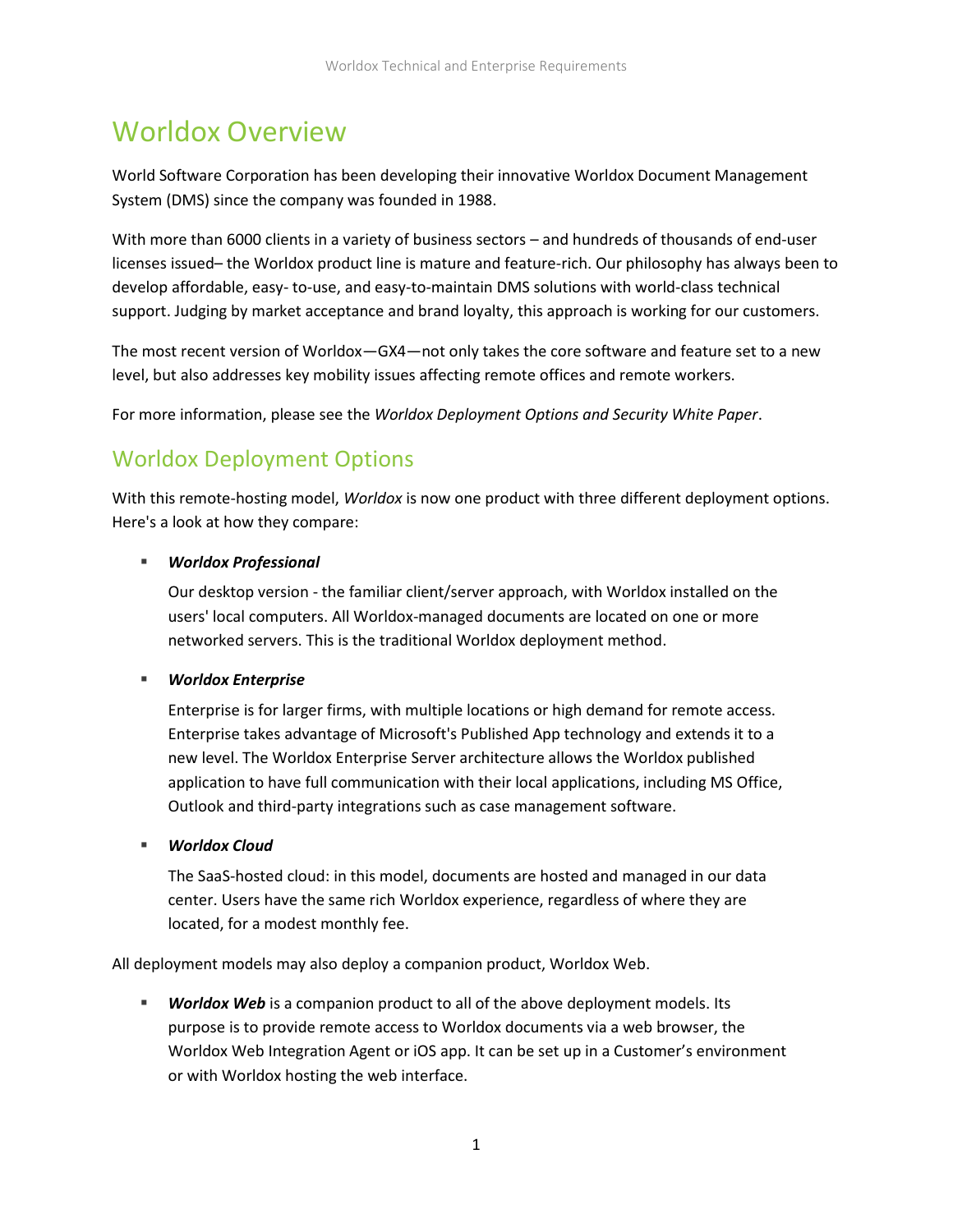# Worldox Technical Requirements

## Worldox Professional Requirements

#### Worldox and Related Technical Requirements

The Worldox Document Management System is installed directly on the computer that you are using as your file server. You will also need to designate a separate workstation-class machine as the Profile and Text Indexer.

## File Server Requirements for Worldox

Worldox does not require a dedicated file server. While mapped drives are still supported, using a UNC path is a best practice. It simply needs one (or more) file shares accessible via UNC path with sufficient disk space to hold the documents and the associated databases at each office. (For details about UNC paths, see the Worldox document, *Switching from a Network Drive Installation to a UNC Installation*.)

The Worldox database overhead is approximately 25-35% of the profiled documents. For example, for every 100 MB of documents, Worldox may use up to an additional 35 MB to store and index associated profiles and text.

The Worldox databases must reside on the same resource (share) as the documents. World Software recommends setting aside enough free disk space per managed resource to maintain at least five (5) years of additional documents.

For Microsoft Active Directory integration (Optional) Worldox requires MS Server 2012 R2 or higher. 8.3 filename support is recommended but not required with GX4. For information about SMB support, please see our SMB White Paper available to customers in the [Worldox Knowledgebase.](https://knowledgebase.worldox.com/wp-login.php)

## Profile/Text Indexer Workstation Requirements for Worldox

Worldox requires at least one Profile/Text indexer PC per office. Worldox indexers are standard workstationclass PCs. Their local disk requirements are for temporary space only; no permanent data is stored on an indexer. Most of today's off-the-shelf workstations are sufficient to serve as an indexer.

The most indexers one can have would be one per Cabinet provided the Cabinets are on different resources. You can only have one indexer servicing one database at one time. The maximum number of physical indexers you might have would be one per resource. However, using one indexer for all resources really depends upon the size of your data.

Important Note: Your database builds and update times correlate directly to the speed and resources of your indexer PC. If you have large data sets, Worldox Software recommends utilizing a more powerful PC for indexing.

Minimum recommended Profile/Text Indexer workstation specifications are: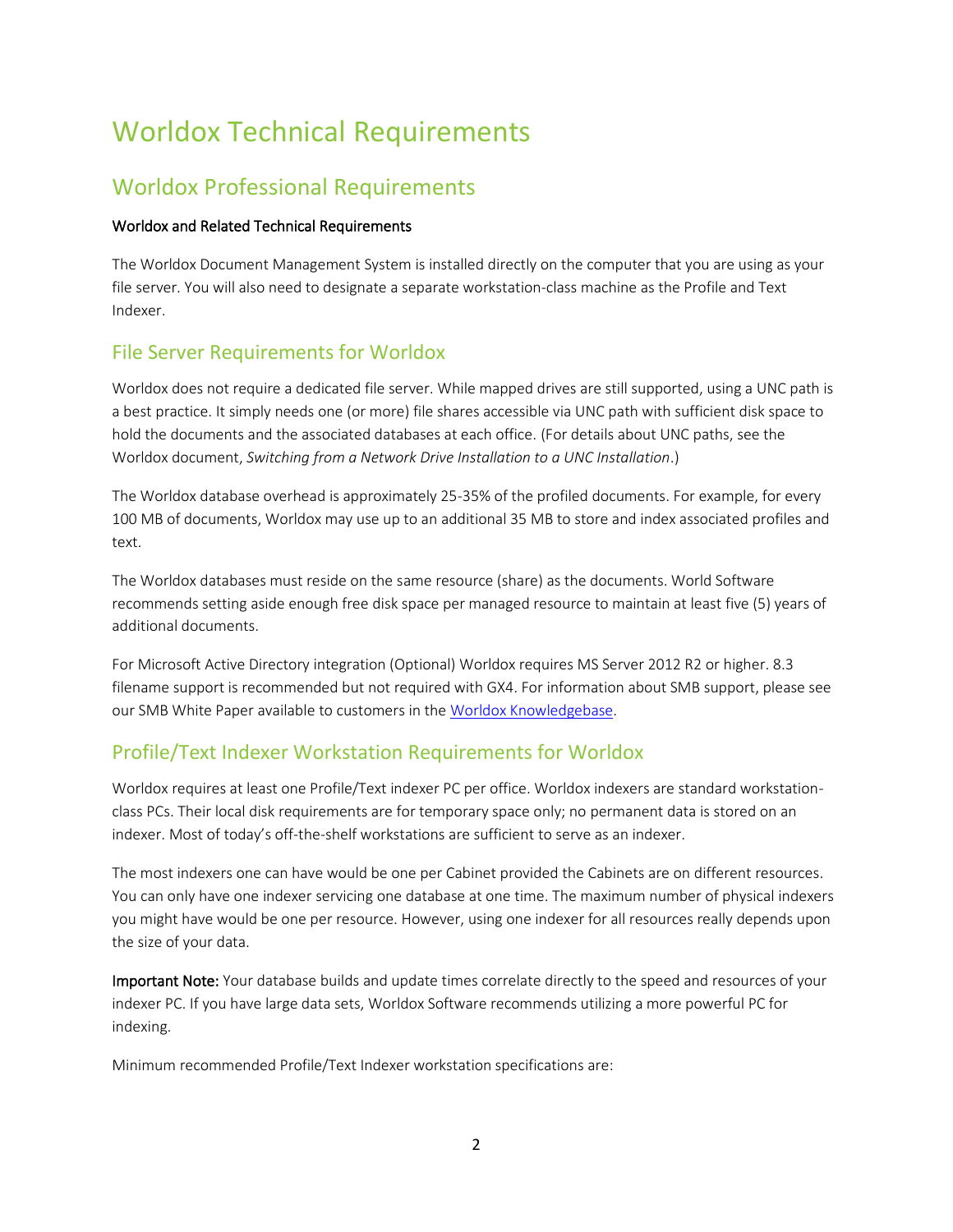- Processor: Core 2 Duo (or higher). A faster processor as well as a multi-core processor will provide maximum performance.
- Memory: 4 Gig of RAM Min
- Operating System: Microsoft Windows 8.1 or 10
- Software: Microsoft Outlook 2013 or 2016 Mail client to allow for email indexing
- Free Local Disk Space: At least 50% of the disk size of the documents being indexed.
- Network Connection: 1 Gbps recommended.

## Worldox Indexer as a Service (IaaS) Port

By default, the indexer Service uses port 5009. This port can be changed in the WDCSUSER.INI file located in the Worldox program folder. Change it in the existing [WDINDEX] section.

## Workstation Requirements for Worldox Client Software

Worldox will run on virtually any PC that can run Windows 10, 8.1 (Desktop Mode), or newer OS. (Home version OSs are not supported.) Worldox uses around 500 MB of local disk for application and temporary files. Please note the minimum workstation specifications for acceptable performance:

- Processor: Core 2 Duo (or higher)
- Operating System: Microsoft Windows 8.1 or 10
- Memory: Min 4 Gig of RAM or higher

### Requirements for Worldox Web 3.0

Worldox Web 3.0 offers access to your firm's documents from a browser. While Worldox Web 3.0 is the companion to GX4, you must use WDU14 code or higher to install Web 3.0. It requires the following infrastructure:

- For the IIS Server, Windows Server 2012 R2 64-bit, 2016 64-bit and 2019 64-bit
- Full time broadband Internet connection
- Static IP address with a corresponding hostname
- Windows 10 (64-bit is required) workstation to serve as a Worldox Proxy Server.

#### Worldox Web 3.0 Ports

- TCP Port 443 needs to be open for incoming to the Primary Server (If you are not using SSL, this would be port 80, but of course this is not recommended.)
- **TCP Port 5007 must be open for incoming to the Primary Server from the Proxy Server.**

## Worldox Email Engine Requirements

This module was introduced in GX4 with the WDU 14 code update. It is optional and available to active maintenance customers at no charge after they apply the WDU 14 code update. It provides enhanced email capabilities to accommodate the increasing number of messages people receive. This module allows the linking of existing or new folders created in Microsoft Outlook to either Copy or Move the content into Worldox.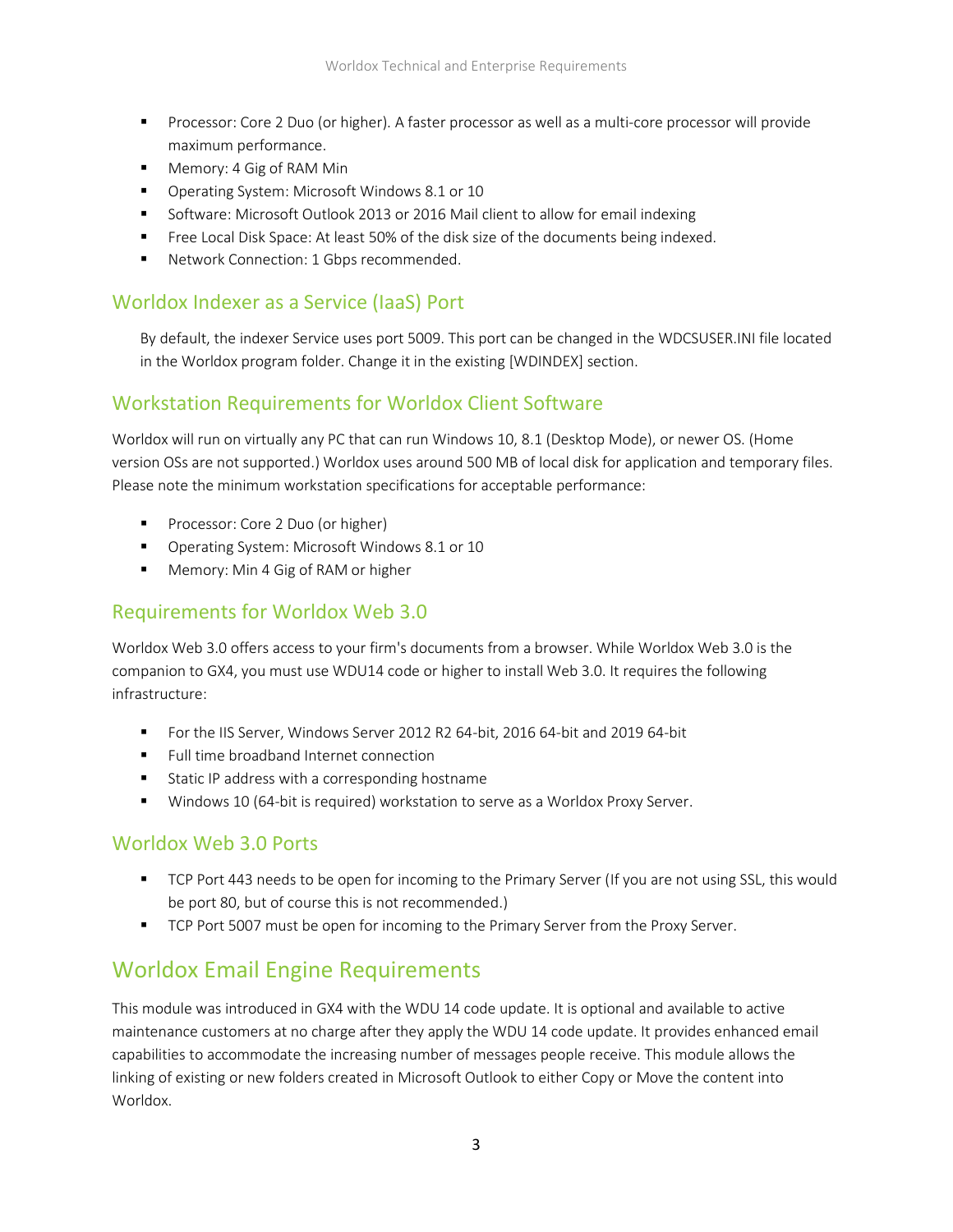The Worldox Email Engine has two components, each with its own system requirements.

#### Email Service Exchange Agent:

- Windows 10, 64-bit only
- .NET Framework 4.7
- Worldox Client installed on Email Service Exchange Agent machine
- Exchange 2013 CU17 or Exchange 2016 CU6, both with EWS

#### Email Service User Workstation Agent: (All Worldox Users)

- Windows 10, 32-bit or 64-bit OS
- .NET Framework 4.7
- Outlook 2013 32-bit or Outlook 2016, 365 or 2019 32-bit or 64-bit

The Worldox E-Mail Agent is compatible with both on-premises installations of Microsoft Exchange and Exchange hosted Online.

## Worldox Enterprise Technical Requirements<sup>1</sup>

- Microsoft Windows Server 2012R2/2016/2019 (Remote Desktop Services) with sufficient Remote Desktop CAL's for the Enterprise users. For large environments, multiple servers are recommended for load balancing and redundancy. These can be virtual machines.
- Worldox Enterprise Client and Server Licenses for the Enterprise users.
- **EXECT:** Server or VM for Worldox Enterprise Server software. Please note that the requirements below are for the RDS infrastructure and do not include the Worldox Enterprise Server.

Aside from the specific hardware and software requirements listed below, there is one other essential pre-condition for running *Worldox Enterprise*. **You must currently be running** *Worldox Professional***.**

- If your site has earlier Worldox version installed, the first step is to upgrade to *Worldox GX4 Professional*.
- If you are a new customer, you need to install *Worldox Professional* first, and then install *Worldox Enterprise*.

## Remote Desktop Servers

Worldox Enterprise can be deployed on Microsoft Windows Server 2012R2/2016/2019. Functionally, these deployments are identical, however there are different considerations for each.

Microsoft Windows Server 2012R2/2016/2019

<sup>1</sup> Configuration varies depending on number of users and document volume.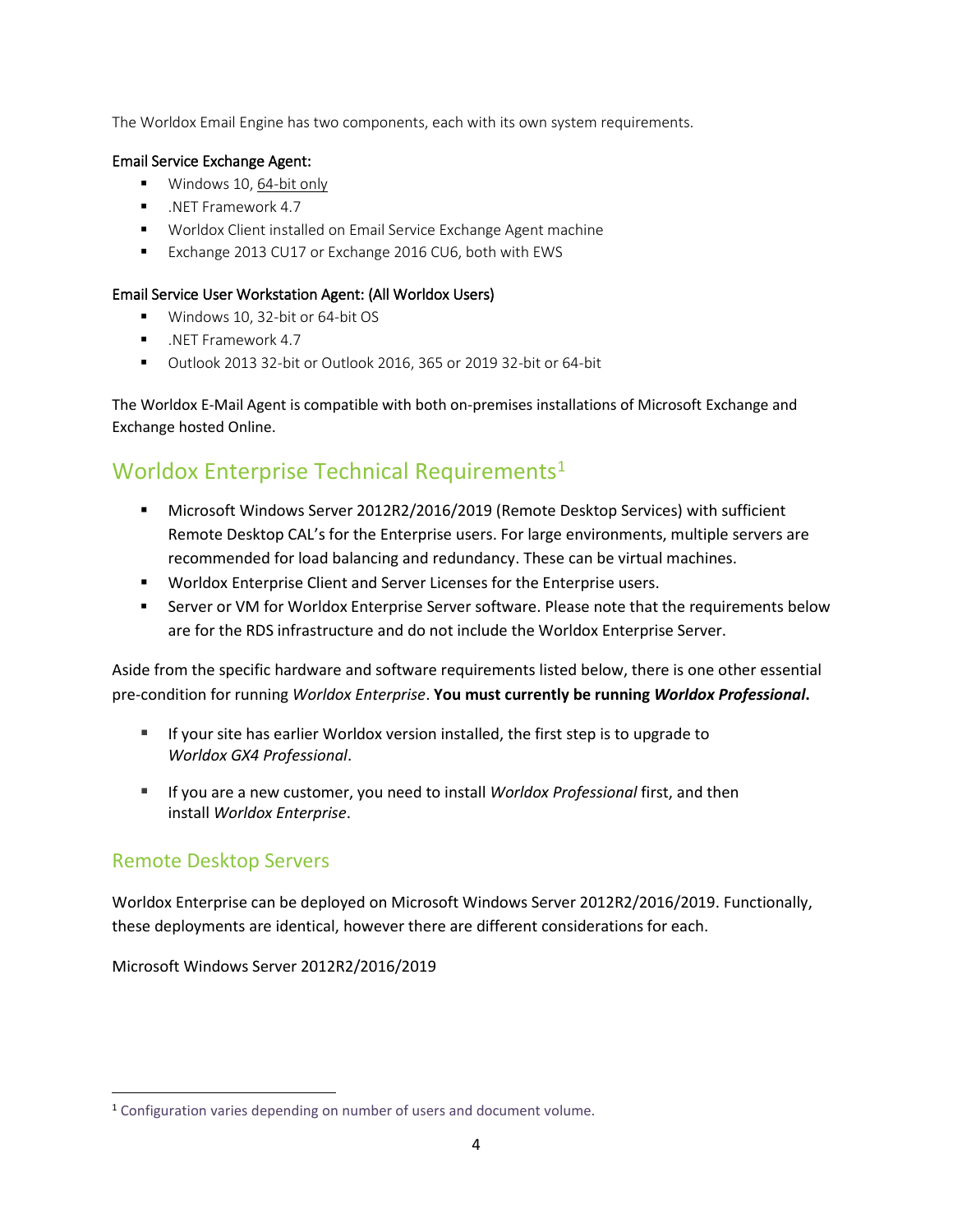**REQ:** You can refer to *[Sample Scenarios](#page-6-0)* for more information. However, during your site survey phone call, your Enterprise installation technician will be able to confirm requirements specifically needed for your site.

A Microsoft Remote Desktop CAL for each user or device connecting to Enterprise

A VPN can be used instead of the Domain wildcard certificate. If not using a VPN, a Domain wildcard certificate from a public certification authority is required if users will be connecting in via the Internet.

## How Many Remote Desktop Servers Are Needed?

There is no one best answer, as that depends on a complex interaction of hardware capabilities, expected usage patterns and requirements for redundancy and uninterrupted access to Worldox.

#### *As best practice, we recommend*:

- Use dedicated servers (machines or virtual) for *Worldox Enterprise*.
- Plan for redundancy; use multiple servers even in low usage, few user scenarios.

**Note**: While we recommend multiple servers for redundancy, we defer to Microsoft for specific site planning. For more information, please visit:

[https://docs.microsoft.com/en-us/windows-server/remote/remote-desktop](https://docs.microsoft.com/en-us/windows-server/remote/remote-desktop-services/welcome-to-rds)[services/welcome-to-rds](https://docs.microsoft.com/en-us/windows-server/remote/remote-desktop-services/welcome-to-rds)

▪ When anticipating higher use levels and many users, split the server load to multiple servers *AND* have at least one backup server on hand.

#### *Factors to consider:*

- 1. Total number of users expected to access *Worldox Enterprise*
- 2. Maximum number of *Worldox Enterprise* users expected at peak load times
- 3. Access strategy: Will *Worldox Enterprise* be used as a secondary, remote access point for users – from home offices, at client sites, on the road – or will *Enterprise* be the primary Worldox access from all points?
- 4. Server specifications, capacity, configuration
- 5. Need for uninterrupted access; if your sole Worldox Remote Desktop Server goes down, what is the impact? If one of multiple Worldox Remote Desktop Servers goes down, can the remaining server(s) handle the load?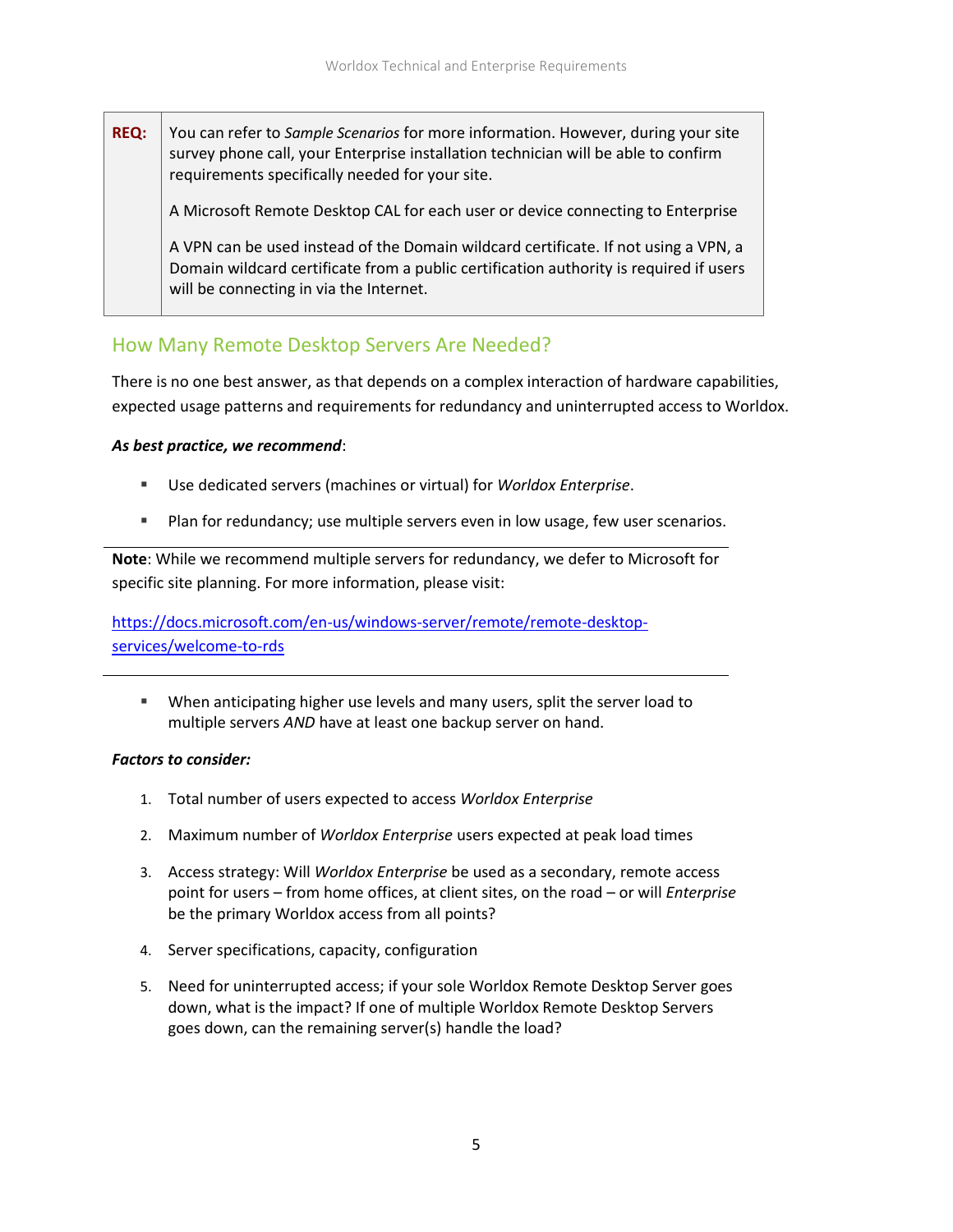# <span id="page-6-0"></span>Sample Scenarios

Please note that the requirements below are for the RDS infrastructure and do not include the Worldox Enterprise Server, the requirements for which are listed below.

|   | <b>Conditions</b>                                                                                                                                            | <b>Servers</b> | <b>Detail</b>                                                                                                                                                                                                                                                        |  |
|---|--------------------------------------------------------------------------------------------------------------------------------------------------------------|----------------|----------------------------------------------------------------------------------------------------------------------------------------------------------------------------------------------------------------------------------------------------------------------|--|
| A | 5 Worldox users<br>٠<br>Enterprise provides partial<br>٠<br>access to Worldox,<br>supplementing local<br>network access.                                     | 1 or 2         | One dedicated Session Host is sufficient to handle the<br>load. To add redundancy and a safety factor, add a<br>second Session Host.                                                                                                                                 |  |
| R | <b>18 Worldox users</b><br>٠<br>Enterprise provides partial<br>ш<br>access to Worldox,<br>supplementing local<br>network access.                             | $\mathbf{z}$   | One dedicated Session Host MAY BE sufficient to<br>handle the load. To add capacity, add a second server.<br>That second server also serves as backup, adding<br>redundancy and a safety factor.                                                                     |  |
| C | <b>18 Worldox users</b><br>٠<br>Enterprise is the sole<br>п<br>access point to Worldox.                                                                      | $2$ or $3$     | One dedicated Session Host MAY NOT BE sufficient to<br>handle the load. To add capacity, add a second server.<br>That second server also serves as backup, adding<br>redundancy and a safety factor. Given expected<br>higher loads, consider adding a third server. |  |
| D | 35 Worldox users<br>٠<br>Mixed access: Enterprise is<br>п<br>the sole access point to<br>Worldox for some users<br>and offers remote access<br>to all users. | 3              | Two dedicated Session Hosts MAY BE sufficient to<br>handle the load. To add capacity, add a third server.<br>That third server also serves as backup, adding<br>redundancy and a safety factor.                                                                      |  |

## Dedicated WDSERVER Machine

| <b>REQ:</b> | One, dedicated machine (workstation class for small deployments): |                                                     |  |
|-------------|-------------------------------------------------------------------|-----------------------------------------------------|--|
|             | Е                                                                 | Running Windows 10 or a supported Windows Server OS |  |
|             |                                                                   | Minimum 4 gigs RAM                                  |  |
|             |                                                                   | Multi-core processor                                |  |
|             |                                                                   |                                                     |  |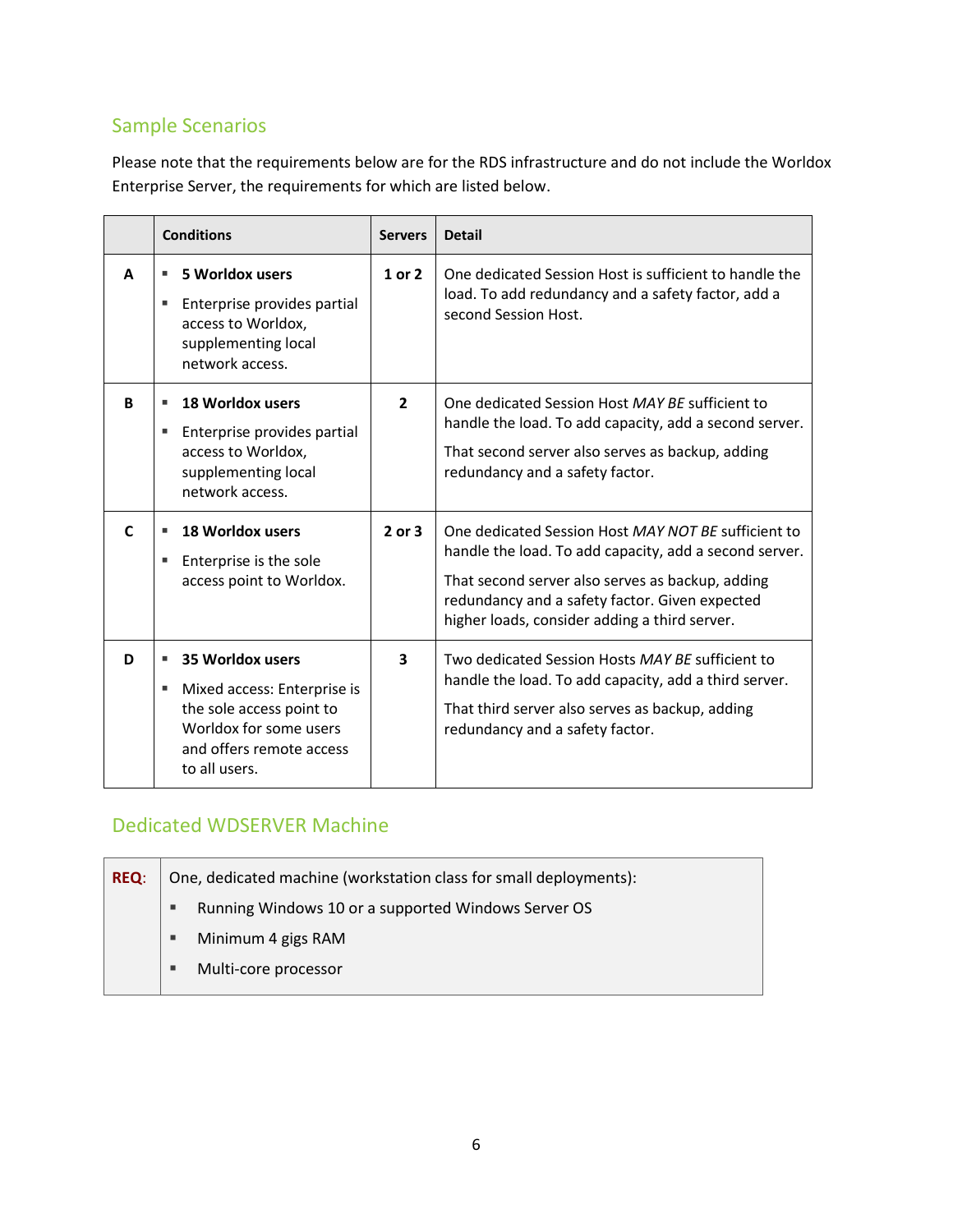## Client Machines – WDSAAS Workstations

| <b>REQ:</b> | For each workstation: |                                   |  |
|-------------|-----------------------|-----------------------------------|--|
|             | л                     | Running Windows 10 or newer OS    |  |
|             | п                     | Minimum RAM: 4-6GB                |  |
|             | л                     | Remote Desktop Client v.7 minimum |  |
|             |                       |                                   |  |

## Firewall

| <b>REQ:</b> | Microsoft Windows Server 2012R2/2016/2019: On the firewall, make sure port 443<br>is open and routing to the internal IP of the machine that will be designated as the<br>Remote Desktop Gateway. Depending on setup, the gateway role and all other<br>Remote Desktop Services may be on a single machine or split between multiple.<br>Example Hostname to use (ts.domain.com). Please contact Worldox Technical<br>support for clarification on the optimal layout for your given application. |
|-------------|---------------------------------------------------------------------------------------------------------------------------------------------------------------------------------------------------------------------------------------------------------------------------------------------------------------------------------------------------------------------------------------------------------------------------------------------------------------------------------------------------|
| <b>REQ:</b> | If using an SSL certificate, on the Firewall make sure you have Port 5010 open and<br>routing to the internal IP of the WDSERVER machine. If the site is large, also add<br>Port 5011. Example Hostname to use (wdserver.domain.com).                                                                                                                                                                                                                                                             |
| <b>REQ:</b> | The WDSERVER should be able to access port 80 and port 21 for code updates. If<br>necessary, these ports can be limited to accessing the following URLs:<br>wdcrs.wdsaas.com, wdserver.worldox.com, wdserver2.worldox.com.                                                                                                                                                                                                                                                                        |

## **Bandwidth**

**REQ:** *Minimum* 1Mbps per user upload *and* download speeds

Consider that bandwidth requirement as a bare minimum. It might be enough at a small office, where *Worldox Enterprise* is used as a secondary, remote access point for users. That bandwidth may not be nearly enough in larger offices with more users and more activity in addition to *Worldox Enterpris*e.

It is difficult to state bandwidth requirements, as what will be an acceptable or optimal at your site depends on a complex interaction of factors, not all strictly Worldox-related:

- 1. Communication hardware, capacity and configuration used
- 2. Total number of users, all applications
- 3. Number of users expected to access *Worldox Enterprise*
- 4. Number of *Worldox Enterprise* users expected at peak load times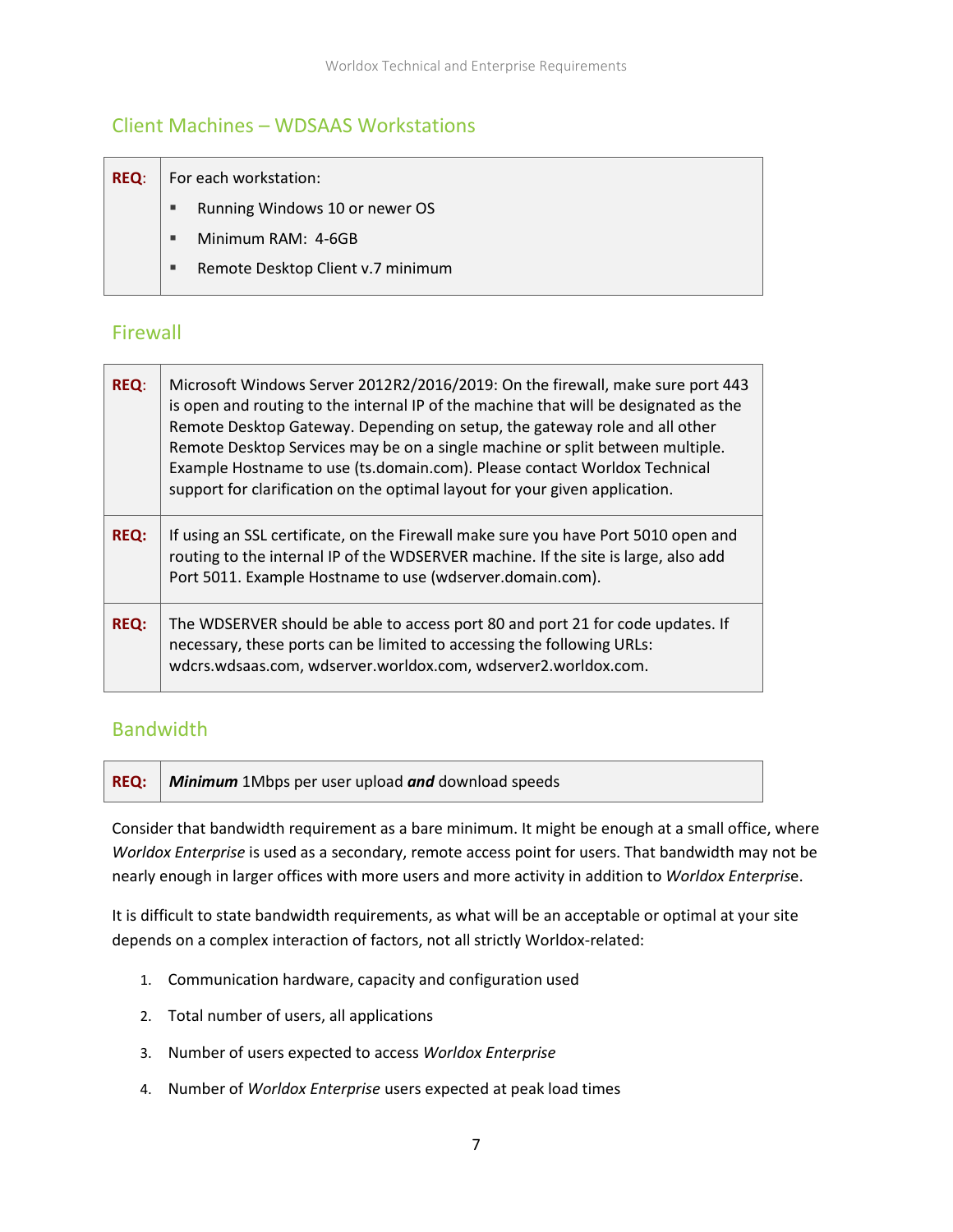- 5. Total volume of traffic now (all applications, not including Worldox) at your site, average and peak load
- 6. Expected DMS usage patterns … will most users be uploading/downloading documents frequently?
- 7. Average file size of Worldox-managed documents
- 8. Is this connection also used for video conferencing?

In terms of bandwidth, there are few helpful guidelines available. Microsoft recommends that 128kb be reserved for each user on remote access. However, that recommendation covers screen transfers only. Bandwidth required for *Worldox Enterprise* would clearly have to be much higher, given that Worldox sends and receives much more than just screen data.

So here, our best practice recommendation is simple. Get more bandwidth than you think you need – as much as you can afford. Extra capacity affects speed, which directly correlates to workflow efficiency and user satisfaction.

## The Evolution of Worldox Enterprise

Worldox Enterprise takes the core Worldox software and feature set to a new level, at the same time addressing key mobility issues affecting remote offices and remote workers.

With an increasingly mobile workforce and satellite offices more prevalent now than in past years, traditional IT solutions may no longer be good enough. Remote workers expect the same tool set and user experience on the road as they have back in the home office. They also expect speed, virtually instant access and transparent operation.

To some extent, Citrix and the Microsoft remote desktops serve these needs well, offering solutions that allow users to gain access to their full desktops while working from out-of-office locations.

## A Critique of Traditional Remote Solutions

Many firms take advantage of these traditional remote solutions. They do work, but are not always ideal:

- The Citrix solution is costly to purchase and maintain.
- **E** All necessary applications must work in the Citrix or MS remote desktop environment, as the published desktop does not allow interaction with locally installed applications.

Another option is web browser-based products which remotely access your documents with Internet interfaces. In fact, our own Worldox Web/Mobile is one such product.

However, browser-based solutions typically offer limited feature sets in comparison to the full desktop products. Also, because of web and HTML limitations, the interface (front-end user experience) is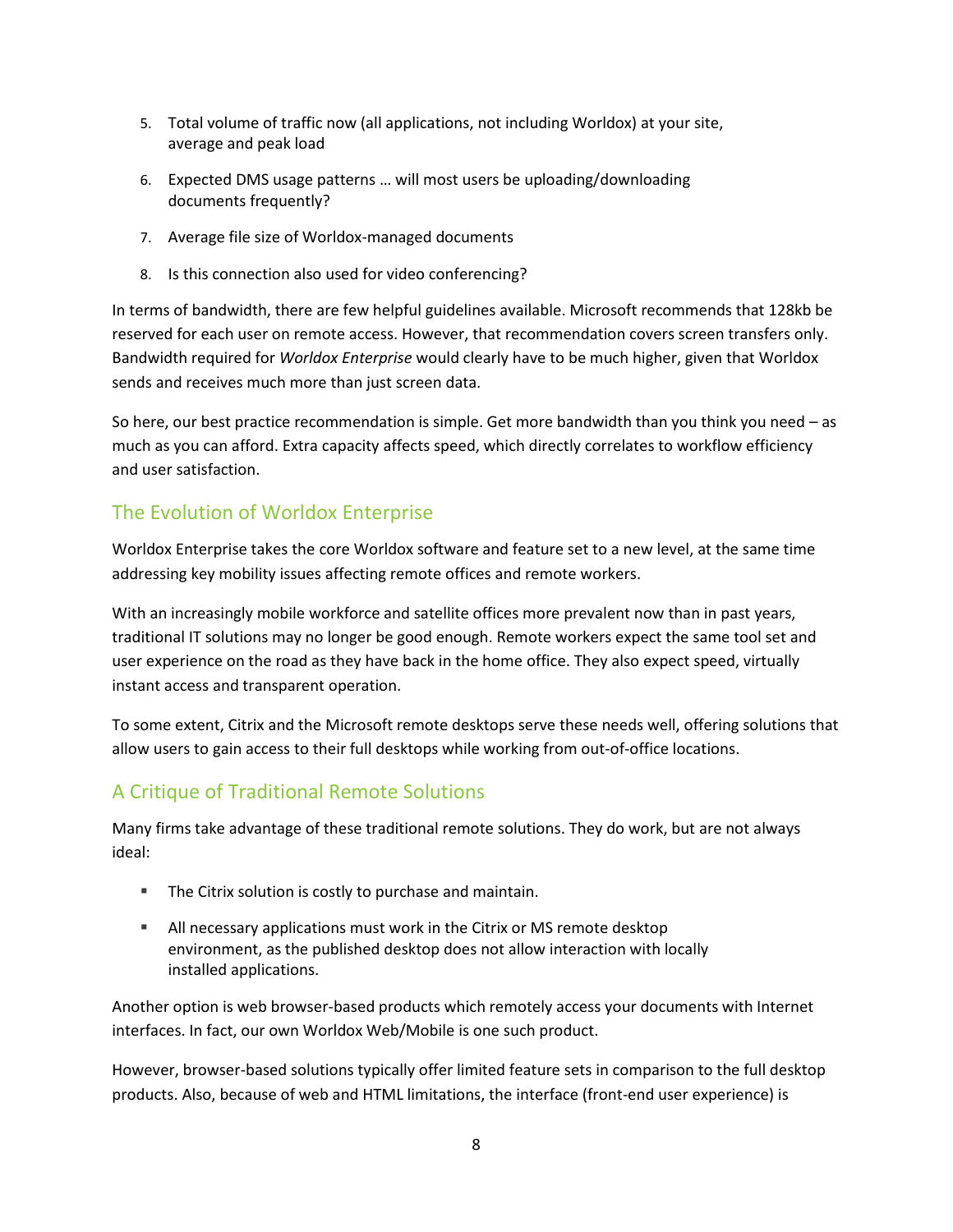inherently different and less user-friendly than what users experience in the best desktop applications. All of these factors mean that additional training is required to use the web system, and that business done from remote locations must be done differently than when in the office.

If data access alone is the key requirement, these traditional solutions are more than adequate. However, if workflow efficiency, speed and ease-of-use are priorities, these choices are not good enough. In effect, your remote work force pays significant penalties to use the available tools. Given the heavy use a DMS receives, these shortcomings are unacceptable.

## A New Approach

The new idea is quite simple. Citrix and Microsoft utilize the ability to publish single applications over a remote connection. How would Worldox work as a published app? As it turns out very well, but for that same "firewalled-off" interaction mentioned above regarding Citrix and Microsoft operations. Local applications – your local copy of Microsoft Word for example – can neither see nor communicate with this "published" Worldox application. As a result, Worldox would not know about File/Open, Save or Save As actions in Office applications, which means it would no longer function as a core DMS system.

#### *The Enterprise (and Cloud) solution*

The solution to local application integration is both simple and revolutionary– our patent-pending communication architecture called "WDSAAS". It features a client-server communication application which allows all locally installed applications to have full communication with the published version of Worldox hosted on a remote server.

The result is that Worldox looks and feels the same, whether used locally or via remote hosting, either in your data center or off-site. To remote workers, it means transparency – one Worldox that always works as expected at the office, in the home office, satellite office or anywhere on the road.

The bonus is that there is no new Worldox version to learn for remote access. It's the same Worldox interface users experience in the home office. That means *no learning curve*.

# Worldox Cloud Requirements

- **■** Personal computer or laptop with sufficient memory and speed to run common applications such as Microsoft Office.
- **■** Installed applications suites for daily use such as MS Office.
- A high-speed internet connection with backup connection is recommended.

## Worldox Cloud Ports

For Worldox Cloud, no incoming ports are required. However, the following ports are required for outgoing:

- TCP Port 5010 through 5020
- TCP Port 5006
- **TCP Port 443**